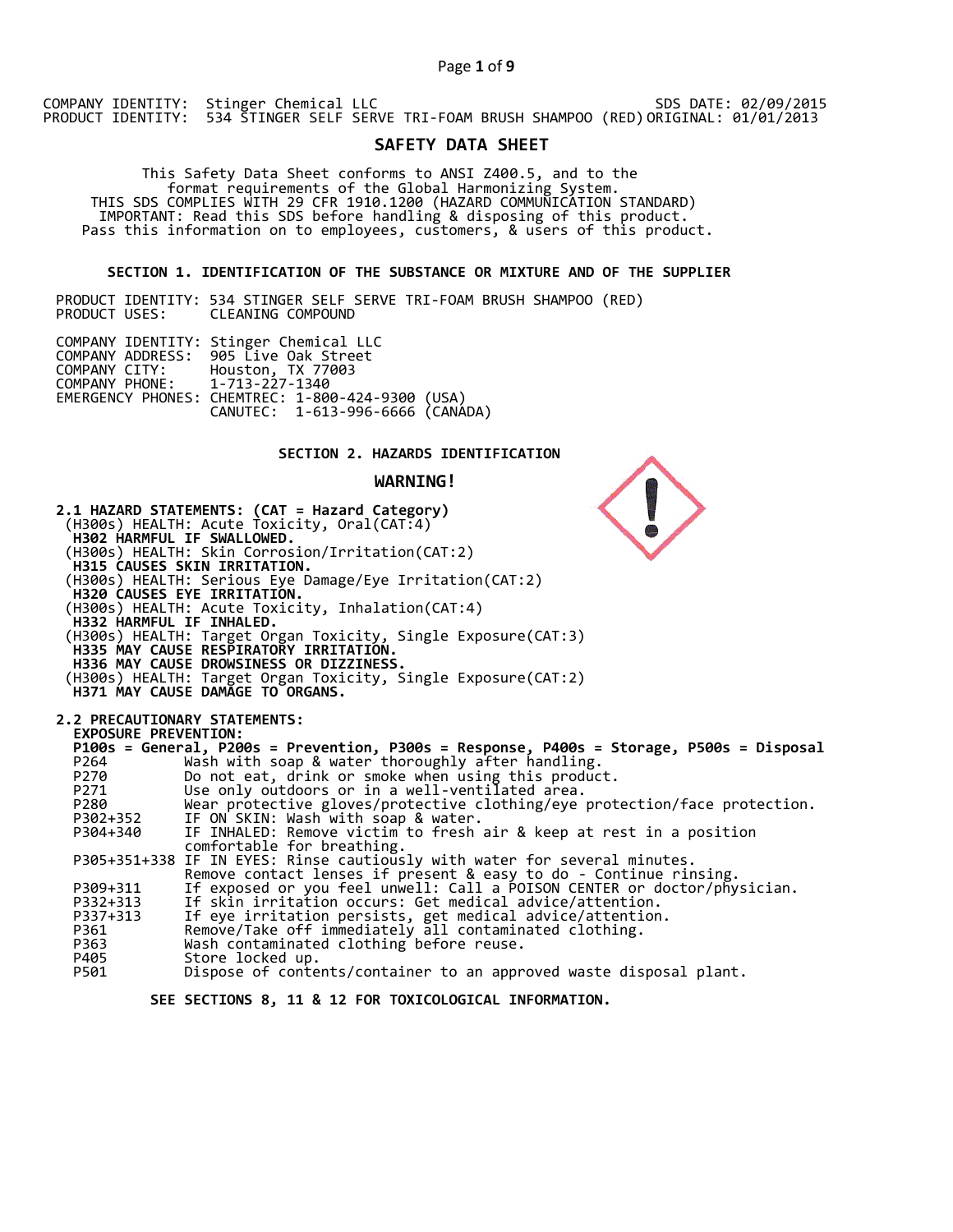SDS DATE: 02/09/2015 ORIGINAL: 01/01/2013

# **SECTION 3. COMPOSITION/INFORMATION ON INGREDIENTS**

| <b>MATERIAL</b>                 | CAS#             | <b>EINECS#</b>  | WT %      |
|---------------------------------|------------------|-----------------|-----------|
| Water                           | 7732-18-5        | 231-791-2       | 70-80     |
| Cocoamidopropyl Betaine         | 61789-40-0       |                 | $10 - 20$ |
| Dipropylene Glycol              | $25265 - 71 - 8$ | $246 - 770 - 3$ | $0 - 10$  |
| C9-11 Alcohols, Ethoxylated     | 68439-46-3       |                 | $0 - 5$   |
|                                 |                  |                 |           |
| Amphoteric Surfactant           | Confidential     |                 | 0-5       |
| Ethylenediaminetetraacetic Acid | $60 - 00 - 4$    |                 | $0 - 1$   |
| 2-Butoxyethanol                 | $111 - 76 - 2$   | $203 - 905 - 0$ | $0 - 1$   |

The specific chemical component identities and/or the exact component percentages of this material may be withheld as trade secrets. This information is made available to health professionals, employees, and designated representatives in accordance with the applicable provisions of 29 CFR 1910.1200̄ (I)(1).  $\overline{\phantom{a}}$ 

TRACE COMPONENTS: Trace ingredients (if any) are present in < 1% concentration, (< 0.1% for potential carcinogens, reproductive toxins, respiratory tract mutagens, and sensitizers). None of the trace ingredients contribute significant additional hazards at the concentrations that may be present in this product. All pertinent hazard information has been provided in this document, per the requirements of the Federal Occupational Safety and Health Administration Standard (29 CFR 1910.1200), U.S. State equivalents, and Canadian Hazardous Materials Identification System Standard (CPR 4).

# **SECTION 4. FIRST AID MEASURES**

4.1 MOST IMPORTANT SYMPTOMS/EFFECTS, ACUTE & CHRONIC: See Section 11 for symptoms/effects, acute & chronic.

4.2 GENERAL ADVICE: First Aid responders should pay attention to self-protection and use the recommended protective clothing (chemical resistant gloves, splash protection). If potential for exposure exists, refer to Section 8 for specific personal protective equipment.

4.3 EYE CONTACT:

 If this product enters the eyes, check for and remove any contact lenses. Open eyes while under gently running water. Use sufficient force to open eyelids. "Roll" eyes to expose more surface. <u>Minimum</u> flushing is for 15 minutes. Seek immediate medical attention.

4.4 SKIN CONTACT:

 If the product contaminates the skin, immediately begin decontamination with running water. <u>Minimum</u> flushing is for 15 minutes. Remove contaminated clothing, taking care not to contaminate eyes. If skin becomes irritated and irritation persists, medical attention may be necessary. Wash contaminated clothing before reuse, discard contaminated shoes.

4.5 INHALATION:

 After high vapor exposure, remove to fresh air. If breathing is difficult, give oxygen. If breathing has stopped, trained personnel should immediately begin artificial respiration. If the heart has stopped, trained personnel should immediately begin cardiopulmonary resuscitation (CPR). Seek immediate medical attention.

4.6 SWALLOWING:

 If swallowed, CALL PHYSICIAN OR POISON CONTROL CENTER FOR MOST CURRENT INFORMATION. If professional advice is not available, give two glasses of water to drink. DO NOT INDUCE VOMITING. Never induce vomiting or give liquids to someone who is unconscious, having convulsions, or unable to swallow. Seek immediate medical attention.

4.7 RESCUERS: Victims of chemical exposure must be taken for medical attention. Rescuers should be taken for medical attention, if necessary. Take a copy of label and SDS to physician or health professional with victim.

4.8 NOTES TO PHYSICIAN:

 There is no specific antidote. Treatment of overexposure should be directed at the control of symptoms and the clinical condition of the patient. Any material aspirated during vomiting may cause lung injury. Therefore, emesis should not be induced mechanically or pharmacologically. If it is considered necessary to evacuate the stomach contents, this should be done by means least likely to cause aspiration (such as: Gastric lavage after endotracheal intubation).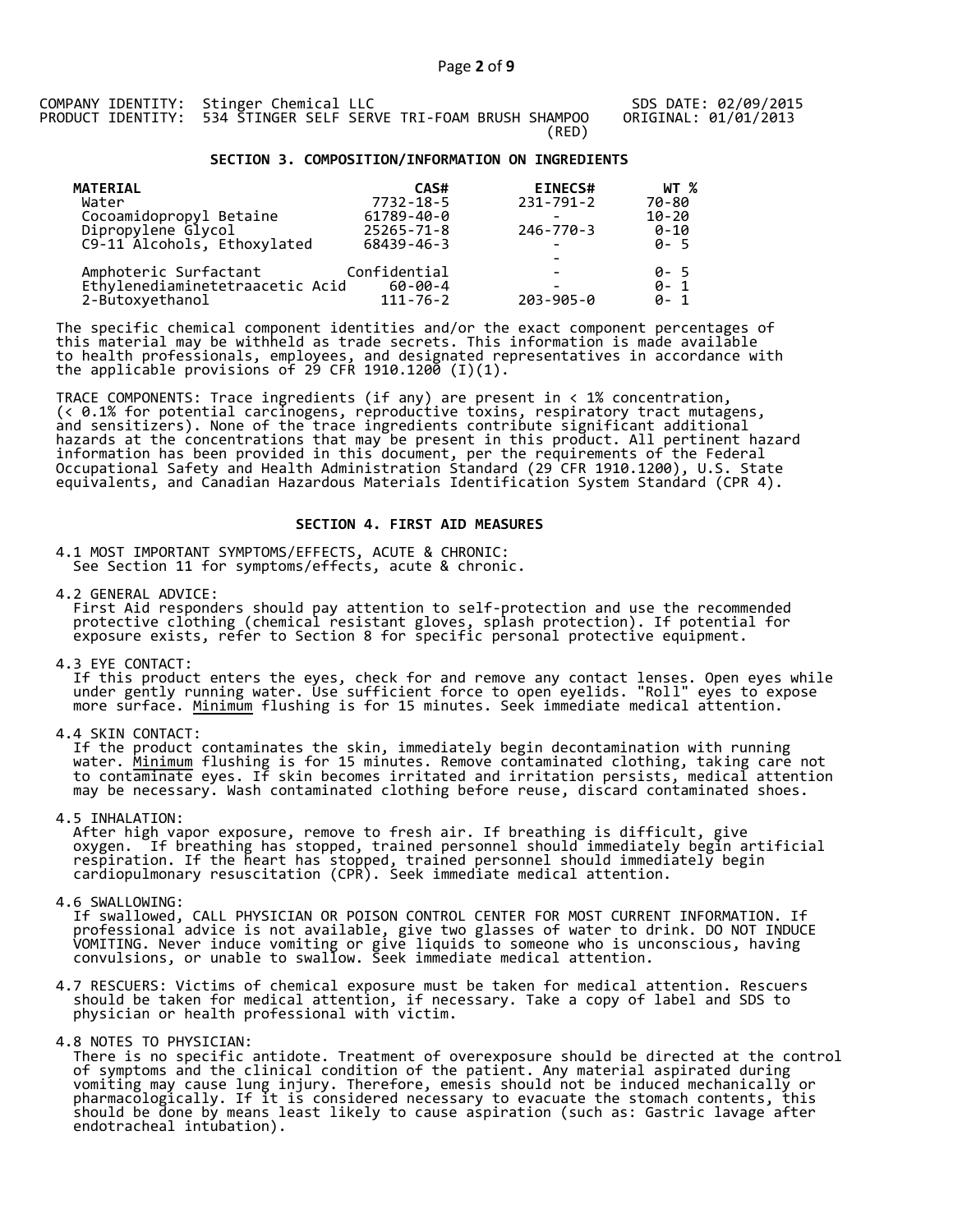SDS DATE: 02/09/2015 ORIGINAL: 01/01/2013

## **SECTION 5. FIRE FIGHTING MEASURES**

5.1 FIRE & EXPLOSION PREVENTIVE MEASURES: NO open flames. Above flash point, use a closed system, ventilation,

- 5.2 SUITABLE (& UNSUITABLE) EXTINGUISHING MEDIA: Use dry powder, alcohol-resistant foam, water spray, carbon dioxide.
- 5.3 SPECIAL PROTECTIVE EQUIPMENT & PRECAUTIONS FOR FIRE FIGHTERS: Water spray may be ineffective on fire but can protect fire-fighters & cool closed containers. Use fog nozzles if water is used. Do not enter confined fire-space without full bunker gear. (Helmet with face shield, bunker coats, gloves & rubber boots).

5.4 SPECIFIC HAZARDS OF CHEMICAL & HAZARDOUS COMBUSTION PRODUCTS: SLIGHTLY COMBUSTIBLE! Isolate from oxidizers, heat, & open flame. Closed containers may explode if exposed to extreme heat. Applying to hot surfaces requires special precautions. Continue all label precautions!

# **SECTION 6. ACCIDENTAL RELEASE MEASURES**

- 6.1 SPILL AND LEAK RESPONSE AND ENVIRONMENTAL PRECAUTIONS: Uncontrolled releases should be responded to by trained personnel using pre-planned procedures. No action shall be taken involving personal risk without suitable training. Keep unnecessary and unprotected personnel from entering spill area. Do not touch or walk through material. Avoid breathing vapor or mist. Provide adequate ventilation. Proper protective equipment should be used. In case of a spill, clear the affected area, protect people, and respond with trained personnel. ELIMINATE all ignition sources (no smoking, flares, sparks, or flames in immediate area).
- 6.2 PERSONAL PRECAUTIONS, PROTECTIVE EQUIPMENT, EMERGENCY PROCEDURES: The proper personal protective equipment for incidental releases (such as: 1 Liter of the product released in a well-ventilated area), use impermeable gloves, they should be Level B: **triple-gloves (rubber gloves and nitrile gloves over latex gloves), chemical resistant suit and boots, hard-hat, and Self-Contained Breathing Apparatus** specific for the material handled, goggles, face shield, and appropriate body protection. In the event of a large release, use impermeable gloves, specific for the material handled, chemically resistant suit and boots, and hard hat, and Self-Contained Breathing Apparatus or respirator.

 Personal protective equipment are required wherever engineering controls are not adequate or conditions for potential exposure exist. Select NIOSH/MSHA approved based on actual or potential airborne concentrations in accordance with latest OSHA and/or ANSI recommendations.

6.3 ENVIRONMENTAL PRECAUTIONS:

 Stop spill at source. Construct temporary dikes of dirt, sand, or any appropriate readily available material to prevent spreading of the material. Close or cap valves and/or block or plug hole in leaking container and transfer to another container. Keep from entering storm sewers and ditches which lead to waterways, and if necessary, call the local fire or police department for immediate emergency assistance.

6.4 METHODS AND MATERIAL FOR CONTAINMENT & CLEAN-UP: Absorb spilled liquid with polypads or other suitable absorbent materials. If necessary, neutralize using suitable buffering material, (acid with soda ash or base with phosphoric acid), and test area with litmus paper to confirm neutralization. Clean up with non-combustible absorbent (such as: sand, soil, and so on). Shovel up and place all spill residue in suitable containers. dispose of at an appropriate waste disposal facility according to current applicable laws and regulations and product characteristics at time of disposal (see Section 13 - Disposal Considerations).

6.5 NOTIFICATION PROCEDURES:

 In the event of a spill or accidental release, notify relevant authorities in accordance with all applicable regulations. US regulations require reporting release of this material to the environment which exceed the applicable reportable quantity or oil spills which could reach any waterway including intermittent dry creeks. The National Response Center can be reached at (800)424-8802.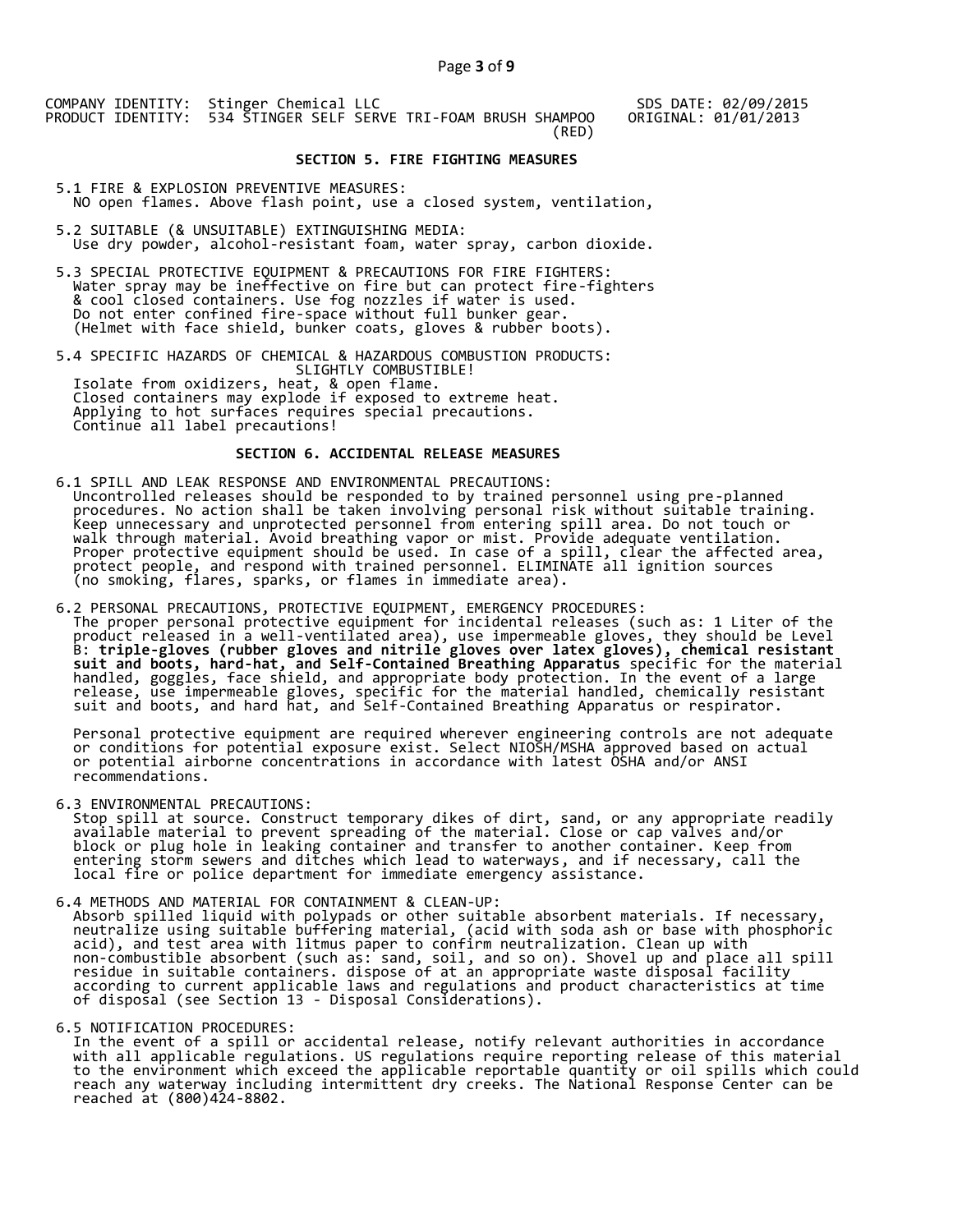SDS DATE: 02/09/2015 ORIGINAL: 01/01/2315

# **SECTION 7. HANDLING AND STORAGE**

7.1 PRECAUTIONS FOR SAFE HANDLING: Isolate from oxidizers, heat, & open flame. Use only with adequate ventilation. Avoid or repeated breathing of vapor or spray mist. Do not get in eyes, on skin or clothing. Consult Safety Equipment Supplier. Wear goggles, face shield, gloves, apron & footwear impervious to material. Wash clothing before reuse. Avoid free fall of liquid. Ground containers when transferring. Do not flame cut, braze, or weld. Continue all label precautions!

7.2 CONDITIONS FOR SAFE STORAGE, INCLUDING ANY INCOMPATIBILITIES:<br>Isolate from strong oxidants. Do not store above 49 C/120 F. Isolate from strong oxidants. Do not store above 49 C/120 F. Keep container tightly closed & upright when not in use to prevent leakage.

#### **SECTION 7. HANDLING AND STORAGE (CONTINUED)**

7.3 NONBULK: CONTAINERS:

 Store containers in a cool, dry location, away from direct sunlight, sources of intense heat, or where freezing is possible. Material should be stored in secondary containers or in a diked area, as appropriate. Store containers away from incompatible chemicals (see Section 10, Stability and Reactivity). Post warning and "NO SMOKING" signs in storage and use areas, as appropriate. Empty containers should be handled with care. Never store food, feed, or drinking water in containers which held this product.

7.4 BULK CONTAINERS:

 All tanks and pipelines which contain this material must be labeled. Perform routine maintenance on tanks or pipelines which contain this product. Report all leaks immediately to the proper personnel.

7.5 TANK CAR SHIPMENTS:

 Tank cars carrying this product should be loaded and unloaded in strict accordance with tank-car manufacturer's recommendation and all established on-site safety procedures. Appropriate personal protective equipment must be used (see Section 8, Engineering Controls and Personal Protective Equipment.). All loading and unloading equipment must be inspected, prior to each use. Loading and unloading operations must be attended, at all times. Tank cars must be level, brakes must be set or wheels must be locked or blocked prior to loading or unloading. Tank car (for loading) or storage tanks (for unloading) must be verified to be correct for receiving this product and be properly prepared, prior to starting the transfer operations. Hoses must be verified to be in the correct positions, before starting transfer operations. A sample (if required) must be taken and verified (if required) prior to starting transfer operations. All lines must be blown-down and purged before disconnecting them from the tank car or vessel.

7.6 PROTECTIVE PRACTICES DURING MAINTENANCE OF CONTAMINATED EQUIPMENT: Follow practices indicated in Section 6 (Accidental Release Measures). Make certain application equipment is locked and tagged-out safely. Always use this product in areas where adequate ventilation is provided. Collect all rinsates and dispose of according to applicable Federal, State, Provincial, or local procedures.

7.7 EMPTY CONTAINER WARNING:

 Empty containers may contain residue and can be dangerous. Do not attempt to refill or clean containers without proper instructions. Empty drums should be completely drained and safely stored until appropriately reconditioned or disposed. Empty containers should be taken for recycling, recovery, or disposal through suitably qualified or licensed contractor and in accordance with governmental regulations. **DO NOT PRESSURIZE, CUT, WELD, BRAZE, SOLDER, DRILL, GRIND, OR EXPOSE SUCH CONTAINERS TO HEAT, FLAME, SPARKS, STATIC ELECTRICITY, OR OTHER SOURCES OF IGNITION. THEY MAY BURST AND CAUSE INJURY OR DEATH.**

# **SECTION 8. EXPOSURE CONTROLS/PERSONAL PROTECTION**

| <b>8.1 EXPOSURE LIMITS:</b>        |                |                                                                                                                                                                                                                                                                                                                                                                                                                                                           |                      |             |
|------------------------------------|----------------|-----------------------------------------------------------------------------------------------------------------------------------------------------------------------------------------------------------------------------------------------------------------------------------------------------------------------------------------------------------------------------------------------------------------------------------------------------------|----------------------|-------------|
| MATERIAL                           | CAS#           | <b>EINECS#</b>                                                                                                                                                                                                                                                                                                                                                                                                                                            | TWA (OSHA)           | TLV (ACGIH) |
| Water                              | 7732-18-5      |                                                                                                                                                                                                                                                                                                                                                                                                                                                           | 231-791-2 None Known | None Known  |
| Cocoamidopropyl Betaine            | 61789-40-0     |                                                                                                                                                                                                                                                                                                                                                                                                                                                           | None Known           | None Known  |
| Dipropylene Glycol                 | 25265-71-8     |                                                                                                                                                                                                                                                                                                                                                                                                                                                           | 246-770-3 None Known | 25 ppm      |
| C9-11 Alcohols, Ethoxylated        | 68439-46-3     | $\sim$                                                                                                                                                                                                                                                                                                                                                                                                                                                    | None Known           |             |
|                                    |                |                                                                                                                                                                                                                                                                                                                                                                                                                                                           |                      | None Known  |
| Amphoteric Surfactant Confidential |                | <b>Contract Contract</b>                                                                                                                                                                                                                                                                                                                                                                                                                                  | None Known           | None Known  |
| Ethylenediaminetetraacetic Acid    | 60-00-4        | $\mathcal{L}^{\mathcal{L}}(\mathcal{L}^{\mathcal{L}}(\mathcal{L}^{\mathcal{L}}(\mathcal{L}^{\mathcal{L}}(\mathcal{L}^{\mathcal{L}}(\mathcal{L}^{\mathcal{L}}(\mathcal{L}^{\mathcal{L}}(\mathcal{L}^{\mathcal{L}}(\mathcal{L}^{\mathcal{L}}(\mathcal{L}^{\mathcal{L}}(\mathcal{L}^{\mathcal{L}}(\mathcal{L}^{\mathcal{L}}(\mathcal{L}^{\mathcal{L}}(\mathcal{L}^{\mathcal{L}}(\mathcal{L}^{\mathcal{L}}(\mathcal{L}^{\mathcal{L}}(\mathcal{L}^{\mathcal{L$ | None Known           | None Known  |
| 2-Butoxyethanol                    | $111 - 76 - 2$ | 203-905-0                                                                                                                                                                                                                                                                                                                                                                                                                                                 | 50 ppm S             | 20 ppm S    |

This product contains no EPA Hazardous Air Pollutants (HAP) in amounts  $> 0.1\%$ .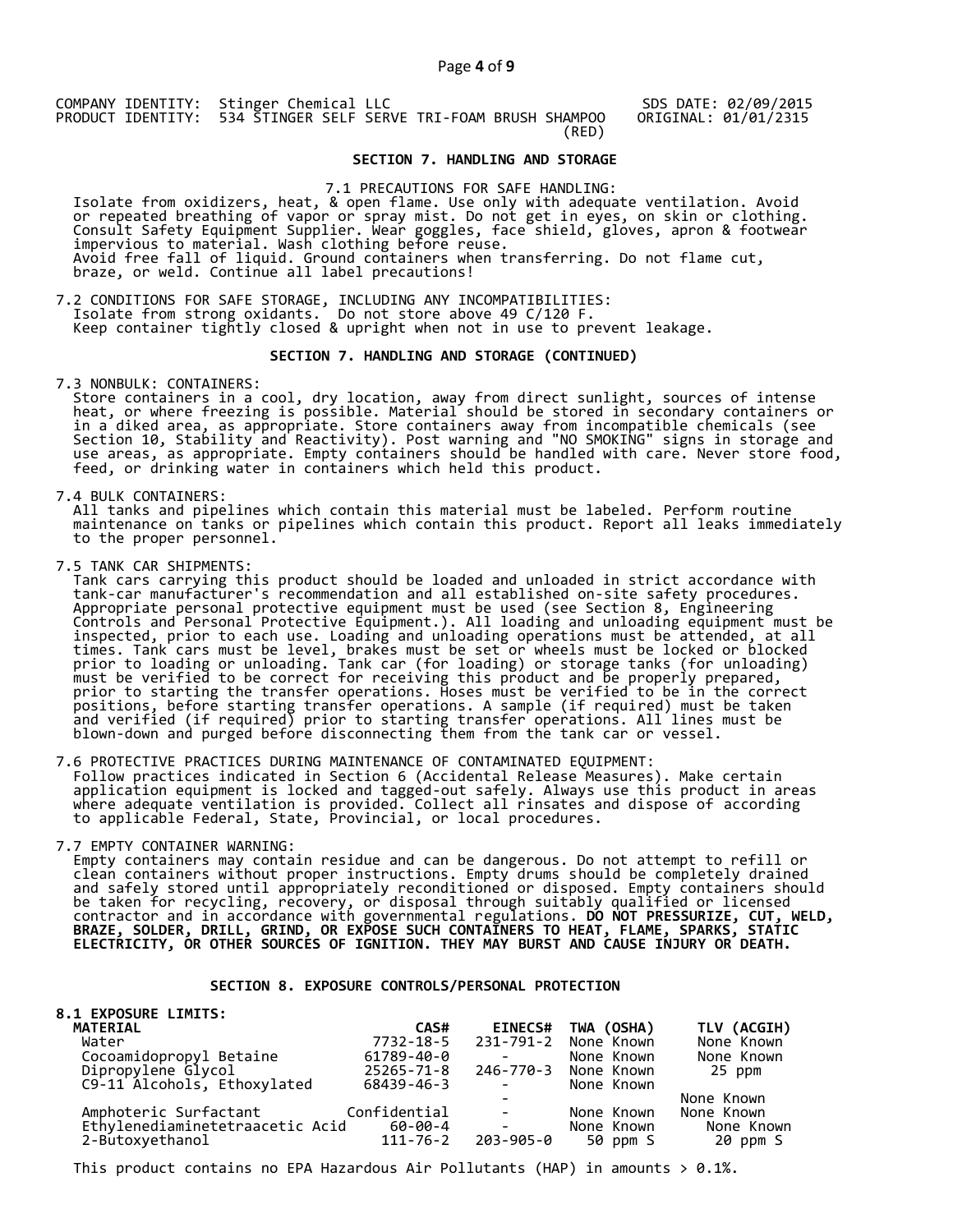COMPANY IDENTITY: Stinger Chemical LLC PRODUCT IDENTITY: 534 STINGER SELF SERVE TRI-FOAM BRUSH SHAMPOO (RED) SDS DATE: 02/09/2015 ORIGINAL: 01/01/2013

# **SECTION 8. EXPOSURE CONTROLS/PERSONAL PROTECTION (CONTINUED)**

# **8.2 APPROPRIATE ENGINEERING CONTROLS:**

## RESPIRATORY EXPOSURE CONTROLS

 Airborne concentrations should be kept to lowest levels possible. If vapor, dust or mist is generated and the occupational exposure limit of the product, or any component of the product, is exceeded, use appropriate NIOSH or MSHA approved air purifying or air-supplied respirator authorized in 29 CFR 1910.134, European Standard EN 149, or applicable State regulations, after determining the airborne concentration of the contaminant. Air supplied respirators should always be worn when airborne concentration of the contaminant or oxygen content is unknown. Maintain airborne contaminant concentrations below exposure limits. If adequate ventilation is not available or there is potential for airborne exposure above the exposure limits, a respirator may be worn up to the respirator exposure limitations, check with respirator equipment manufacturer's recommendations/limitations. For particulates, a particulate respirator (NIOSH Type N95 or better filters) may be worn. If oil particles (such as: lubricants, cutting fluids, glycerine, and so on) are present, use a NIOSH Type R or P filter. For a higher level of protection, use positive pressure supplied air respiration protection or Self-Contained Breathing Apparatus or if oxygen levels are below 19.5% or are unknown.

 EMERGENCY OR PLANNED ENTRY INTO UNKNOWN CONCENTRATIONS OR IDLH CONDITIONS Positive pressure, full-face piece Self-Contained Breathing Apparatus; or positive pressure, full-face piece Self-Contained Breathing Apparatus with an auxilliary positive pressure Self-Contained Breathing Apparatus.

VENTILATION<br>LOCAL EXHAUST: LOCAL EXHAUST: Necessary MECHANICAL (GENERAL): Necessary SPECIAL: None OTHER: None Please refer to ACGIH document, "Industrial Ventilation, A Manual of Recommended Practices", most recent edition, for details.

# **8.3 INDIVIDUAL PROTECTION MEASURES, SUCH AS PERSONAL PROTECTIVE EQUIPMENT:**

#### EYE PROTECTION:

 Safety eyewear complying with an approved standard should be used when a risk assessment indicates this is necessary to avoid exposure to liquid splashes, mists or dusts. If contact is possible, chemical splash goggles should be worn, when a higher degree of protection is necessary, use splash goggles or safety glasses. Face-shields are recommended when the operation can generate splashes, sprays or mists.

#### HAND PROTECTION:

 Use gloves chemically resistant to this material. Glove must be inspected prior to use. Preferred examples: Butyl rubber, Chlorinated Polyethylene, Polyethylene, Ethyl vinyl alcohol laminate ("EVAL"), Polyvinyl alcohol ("PVA"). Examples of acceptable glove barrier materials include: Natural rubber ("latex"), Neoprene, Nitrile/butadiene rubber ("nitrile") or ("NBR"), Polyvinyl chloride ("PVC") or "vinyl"), Viton. Chemical-resistant, impervious gloves complying with an approved standard should be worn at all times when handling chemical products if a risk assessment indicates this is necessary. Considering the parameters specified by the glove manufacturer, check during use that the gloves are still retaining their protective properties. It should be noted that the time to breakthrough for any glove material may be different for different glove manufacturers. In the case of mixtures, consisting of several substances, the protection time of the gloves cannot be accurately estimated. Use proper glove removal technique (without touching glove's outer surface) to avoid skin contact with this product. Dispose of contaminated gloves after use in accordance with applicable laws and good practices. Wash and dry hands.

#### BODY PROTECTION:

 Use body protection appropriate for task. Cover-all, rubber aprons, or chemical protective clothing made from impervious materials are generally acceptable, depending on the task.

#### WORK & HYGIENIC PRACTICES:

 Wash hands, forearms and face thoroughly after handling chemical products, before eating, smoking and using toilet facilities and at the end of the working period. Provide readily accessible eye wash stations & safety showers. Remove clothing that becomes contaminated. Destroy contaminated leather articles. Launder or discard contaminated clothing.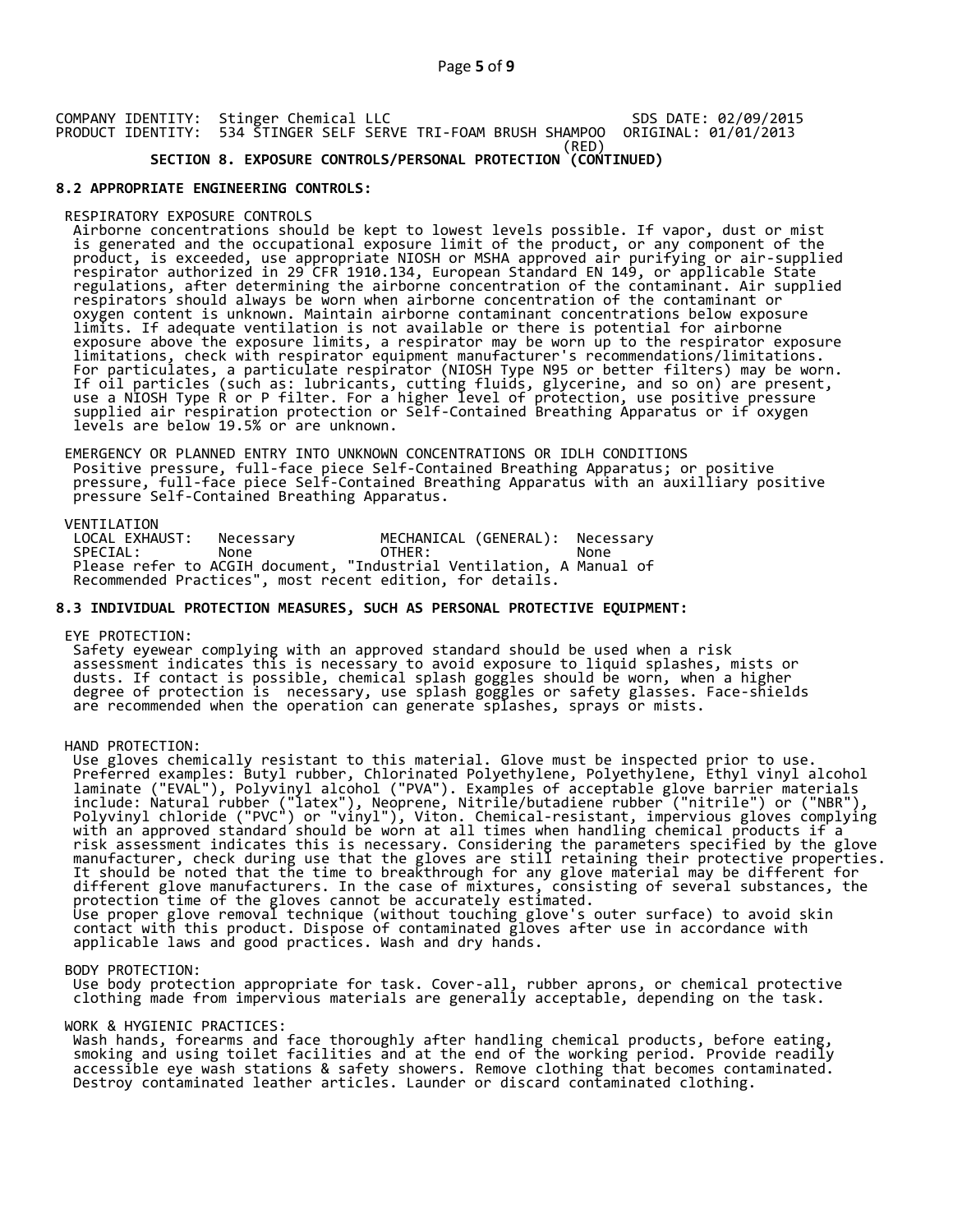COMPANY IDENTITY: Stinger Chemical LLC PRODUCT IDENTITY: 534 STINGER SELF SERVE TRI-FOAM BRUSH SHAMPOO (RED) SDS DATE: 02/09/2015 ORIGINAL: 01/01/2013  **SECTION 9. PHYSICAL & CHEMICAL PROPERTIES**  APPEARANCE: ODOR: ODOR THRESHOLD: pH (Neutrality): MELTING POINT/FREEZING POINT: BOILING RANGE (IBP,50%,Dry Point): FLASH POINT (TEST METHOD): EVAPORATION RATE (n-Butyl Acetate=1): FLAMMABILITY CLASSIFICATION: LOWER FLAMMABLE LIMIT IN AIR (% by vol): UPPER FLAMMABLE LIMIT IN AIR (% by vol): Liquid, RED **CHERRY** Not Available  $~^{\circ}$ 8 Not Available / 17°F/ -8.3 C 105 105 231\* C / 222 222 448\* F (\*=End Point) 137 C / 280 F (TCC) (Lowest Component Not Applicable Class III-B 1.1 (Lowest Component) Not Available VAPOR PRESSURE (mm of Hg)@20 C 17.3  $V$ APOR DENSITY  $air=1$ :  $0.719$ GRAVITY @ 68/68 F / 20/20 C: DENSITY: 1.082<br>
SPECIFIC GRAVITY (Water=1): 1.08<br>
POUNDS/GALLON: 9.05 SPECIFIC GRAVITY (Water=1): POUNDS/GALLON:  $\overline{9.05}$ <br>WATER SOLUBILITY:  $\overline{9.05}$ WATER SOLUBILITY: Appreciable PARTITION COEFFICIENT (n-Octane/Water): Not Available AUTO IGNITION TEMPERATURE: 371 C / 700 F DECOMPOSITION TEMPERATURE: Not Available TOTAL VOC'S (TVOC)\*: 1.0 Vol% / 9.0 g/L / .0 Lbs/Gal NONEXEMPT VOC'S (CVOC)\*: 1.0 Vol% / 9.0 g/L / .0 Lbs/Gal HAZARDOUS AIR POLLUTANTS (HAPS): 0.0 Wt% /0.0 g/L / 0.000 Lbs/Gal NONEXEMPT VOC PARTIAL PRESSURE (mm of Hg @ 20 C) 0.0 VISCOSITY @ 20 C (ASTM D445): Not Available \* Using CARB (California Air Resources Board Rules).

# **SECTION 10. STABILITY & REACTIVITY**

10.1 REACTIVITY & CHEMICAL STABILITY: Stable under normal conditions, no hazardous reactions when kept from incompatibles.

10.2 POSSIBILITY OF HAZARDOUS REACTIONS & CONDITIONS TO AVOID: Isolate from oxidizers, heat, & open flame.

10.3 INCOMPATIBLE MATERIALS: Reacts with strong oxidants, causing fire & explosion hazard.

10.4 HAZARDOUS DECOMPOSITION PRODUCTS: Carbon Monoxide, Carbon Dioxide from burning.

10.5 HAZARDOUS POLYMERIZATION: Will not occur.

# **SECTION 11. TOXICOLOGICAL INFORMATION**

# **11.1 ACUTE HAZARDS**

 11.11 EYE & SKIN CONTACT: Primary irritation to skin, defatting, dermatitis. Absorption thru skin increases exposure. Primary irritation to eyes, redness, tearing, blurred vision. Liquid can cause eye irritation. Wash thoroughly after handling.

 11.12 INHALATION: Anesthetic. Irritates respiratory tract. Acute overexposure can cause serious nervous system depression. Vapor harmful. Breathing vapor can cause irritation.

 11.13 SWALLOWING: Swallowing can cause abdominal irritation, nausea, vomiting & diarrhea.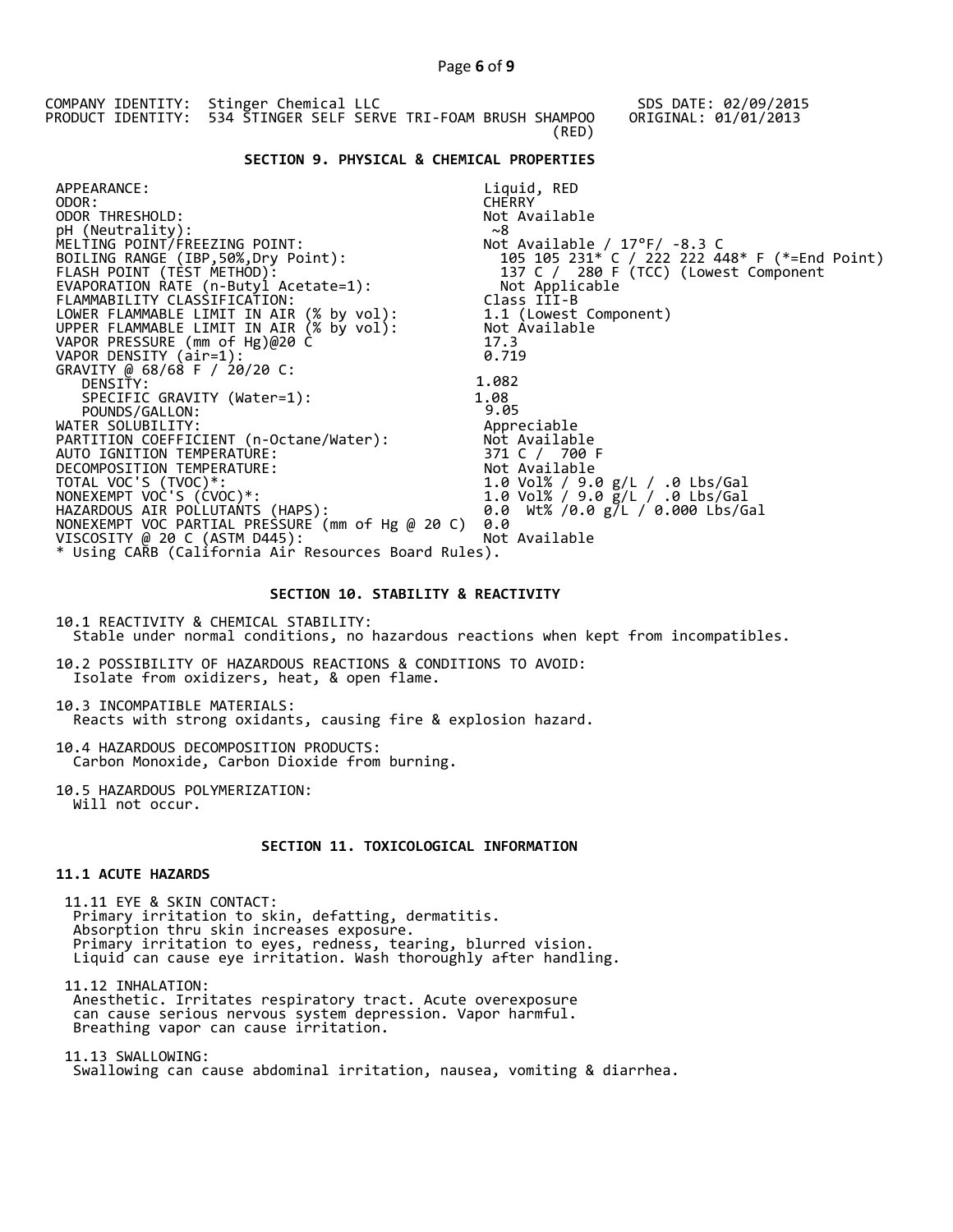SDS DATE: 02/09/2015 ORIGINAL: 01/01/2013

## **SECTION 11. TOXICOLOGICAL INFORMATION (CONTINUED)**

#### **11.2 SUBCHRONIC HAZARDS/CONDITIONS AGGRAVATED**

 MEDICAL CONDITIONS AGGRAVATED BY EXPOSURE: Pre-existing disorders of any target organs mentioned in this Document can be aggravated by over-exposure by routes of entry to components of this product. Persons with these disorders should avoid use of this product.

#### **11.3 CHRONIC HAZARDS**

 11.31 CANCER, REPRODUCTIVE & OTHER CHRONIC HAZARDS: This product has no carcinogens listed by IARC, NTP, NIOSH, OSHA or ACGIH, as of this date, greater or equal to 0.1%.

11.32 TARGET ORGANS: May cause damage to target organs, based on animal data.

11.33 IRRITANCY: Irritating to contaminated tissue.

11.34 SENSITIZATION: No component is known as a sensitizer.

11.35 MUTAGENICITY: No known reports of mutagenic effects in humans.

11.36 EMBRYOTOXICITY: No known reports of embryotoxic effects in humans.

11.37 TERATOGENICITY: No known reports of teratogenic effects in humans.

11.38 REPRODUCTIVE TOXICITY: No known reports of reproductive effects in humans.

 A MUTAGEN is a chemical which causes permanent changes to genetic material (DNA) such that the changes will propagate across generational lines. An EMBRYOTOXIN is a chemical which causes damage to a developing embryo (such as: within the first 8 weeks of pregnancy in humans), but the damage does not propagate across generational lines. A TERATOGEN is a chemical which causes damage to a developing fetus, but the damage does not propagate across generational lines. A REPRODUCTIVE TOXIN is any substance which interferes in any way with the reproductive process.

#### **11.4 MAMMALIAN TOXICITY INFORMATION**

| <b>MATERIAL</b>    | <b>CAS#</b> | <b>EINECS#</b> | LOWEST KNOWN LETHAL DOSE DATA |
|--------------------|-------------|----------------|-------------------------------|
|                    |             |                | LOWEST KNOWN LD50 (ORAL)      |
| Dipropylene Glycol | 25265-71-8  | $\sim$         | 14800.0 mg/kg(Rats)           |

# **SECTION 12. ECOLOGICAL INFORMATION**

### **12.1 ALL WORK PRACTICES MUST BE AIMED AT ELIMINATING ENVIRONMENTAL CONTAMINATION.**

12.2 EFFECT OF MATERIAL ON PLANTS AND ANIMALS: This product may be harmful or fatal to plant and animal life if released into the environment. Refer to Section 11 (Toxicological Information) for further data on the effects of this product's components on test animals.

12.3 EFFECT OF MATERIAL ON AQUATIC LIFE: The most sensitive known aquatic group to any component of this product is: Tidewater Silversides 1250 ppm or mg/L (96 hour exposure). Keep out of sewers and natural water supplies.

12.4 MOBILITY IN SOIL Mobility of this material has not been determined.

12.5 DEGRADABILITY This product is partially biodegradable.

12.6 ACCUMULATION Bioaccumulation of this product has not been determined.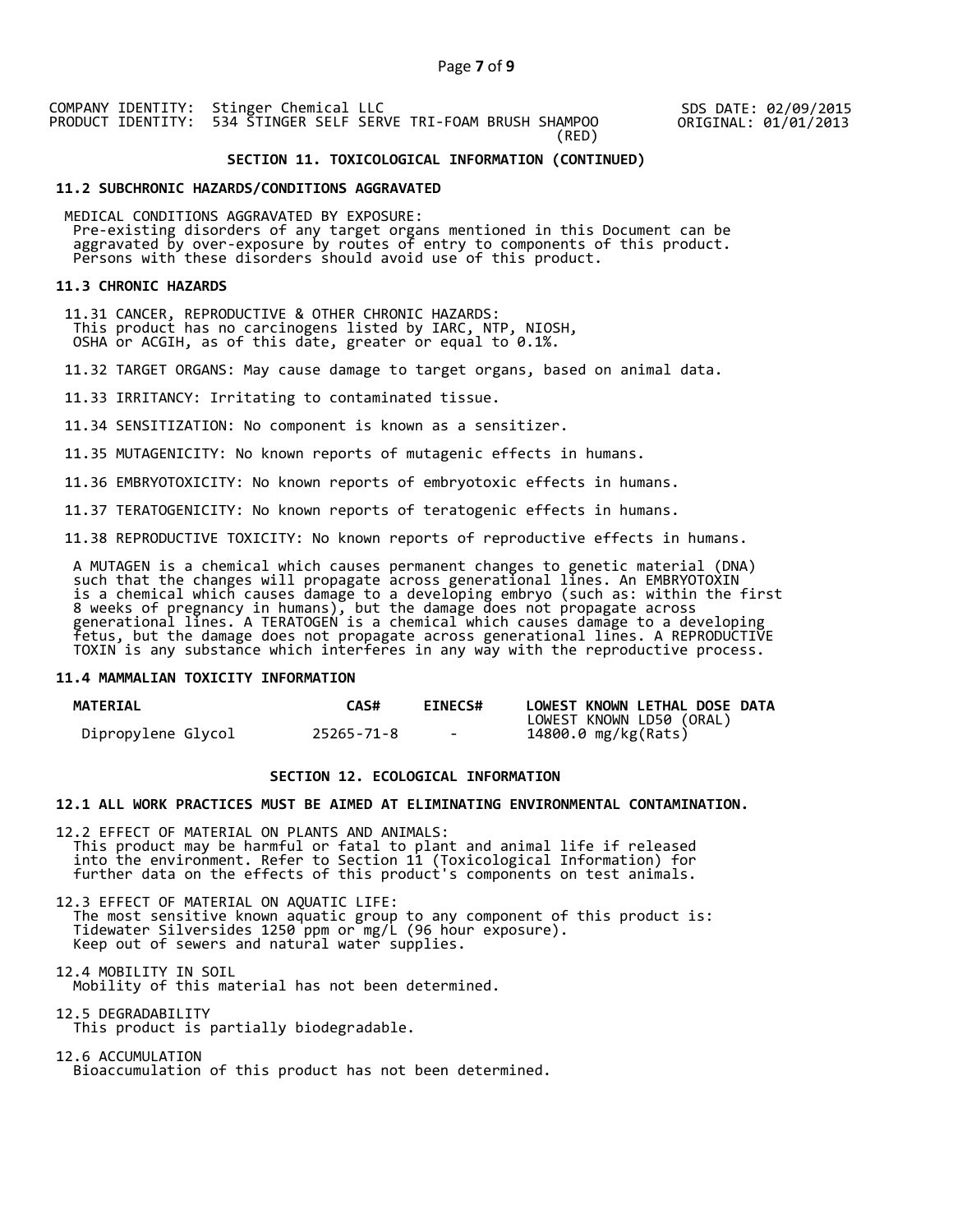SDS DATE: 02/09/2015 ORIGINAL: 01/01/2013

## **SECTION 13. DISPOSAL CONSIDERATIONS**

The generation of waste should be avoided or minimized wherever possible. Dispose of surplus and non-recyclable products via a licensed waste disposal contractor. Waste should not be disposed of untreated to the sewer unless fully compliant with the requirements of all authorities with jurisdiction. Waste packaging should be recycled. Incineration or landfill should only be considered when recycling is not feasible. This material and its container must be disposed of in a safe way. Care should be taken when handling emptied containers that have not been cleaned or rinsed out. Empty containers and liners may retain some product residues. Vapor from some product residues may create a highly flammable or explosive atmosphere inside the container. **DO NOT PRESSURIZE, CUT, WELD, BRAZE, SOLDER, DRILL, GRIND, OR EXPOSE USED CONTAINERS TO HEAT, FLAME, SPARKS, STATIC ELECTRICITY, OR OTHER SOURCES OF IGNITION. THEY MAY BURST AND CAUSE INJURY OR DEATH.** Avoid dispersal of spilled material and runoff and contact with soil, waterways, drains and sewers. Processing, use or contamination may change the waste disposal requirements. Do not dispose of on land, in surface waters, or in storm drains. Waste should be recycled or disposed of in accordance with regulations. Large amounts should be collected for reuse or consigned to licensed hazardous waste haulers for disposal. **ALL DISPOSAL MUST BE IN ACCORDANCE WITH ALL FEDERAL, STATE, PROVINCIAL, AND LOCAL REGULATIONS. IF IN DOUBT, CONTACT PROPER AGENCIES.** 

#### **SECTION 14. TRANSPORT INFORMATION**

MARINE POLLUTANT: No DOT/TDG SHIP NAME: Not Regulated DRUM LABEL:<br>IATA / ICAO:<br>IMO / IMDG: Not Regulated Not Regulated EMERGENCY RESPONSE GUIDEBOOK NUMBER: None

#### **SECTION 15. REGULATORY INFORMATION**

**15.1 EPA REGULATION: SARA SECTION 311/312 HAZARDS: Acute Health** 

All components of this product are on the TSCA list. SARA Title III Section 313 Supplier Notification This product contains the indicated <\*> toxic chemicals subject to the reporting requirements of Section 313 of the Emergency Planning & Community Right-To-Know Act of 1986 & of 40 CFR 372. This information must be included in all MSDSs that are copied and distributed for this material.

| SARA TITLE III INGREDIENTS                           | CAS# | <b>EINECS#</b> | WT% (REG.SECTION) RQ(LBS)                                           |              |
|------------------------------------------------------|------|----------------|---------------------------------------------------------------------|--------------|
| *Ethylenediaminetetraacetic Acid<br>*2-Butoxyethanol |      |                | $60-00-4$ - 0- 1 $(311,312,313)$<br>111-76-2 203-905-0 0- 1 $(313)$ | None<br>None |

#### **SECTION 15. REGULATORY INFORMATION (CONTINUED)**

#### **15.2 STATE REGULATIONS:**

 CALIFORNIA SAFE DRINKING WATER & TOXIC ENFORCEMENT ACT (PROPOSITION 65): This product contains no chemicals known to the State of California to cause cancer or reproductive toxicity.

#### **15.3 INTERNATIONAL REGULATIONS**

 The identified components of this product are listed on the chemical inventories of the following countries: Australia (AICS), Canada (DSL or NDSL), China (IECSC), Europe (EINECS, ELINCS), Japan (METI/CSCL, MHLW/ISHL), South Korea (KECI), New Zealand (NZIoC), Philippines (PICCS), Switzerland (SWISS), Taiwan (NECSI), USA (TSCA).

# **15.4 CANADA: WORKPLACE HAZARDOUS MATERIALS INFORMATION SYSTEM (WHMIS)**  D2B: Irritating to skin / eyes.

 This product was classified using the hazard criteria of the Controlled Products Regulations (CPR). This Document contains all information required by the CPR.